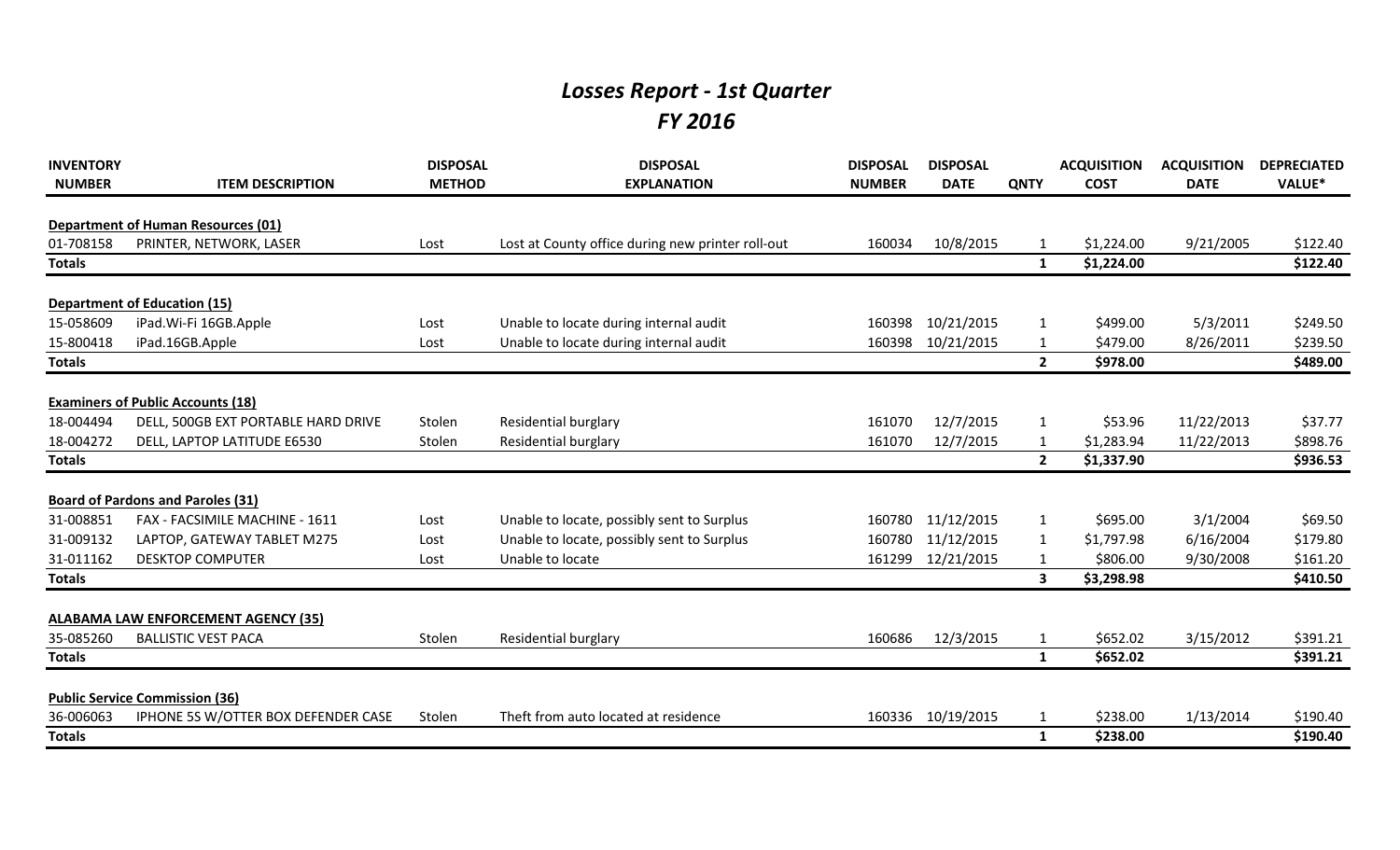| <b>INVENTORY</b>            |                                                | <b>DISPOSAL</b> | <b>DISPOSAL</b>                                    | <b>DISPOSAL</b> | <b>DISPOSAL</b> |                         | <b>ACQUISITION</b> | <b>ACQUISITION</b> | <b>DEPRECIATED</b> |
|-----------------------------|------------------------------------------------|-----------------|----------------------------------------------------|-----------------|-----------------|-------------------------|--------------------|--------------------|--------------------|
| <b>NUMBER</b>               | <b>ITEM DESCRIPTION</b>                        | <b>METHOD</b>   | <b>EXPLANATION</b>                                 | <b>NUMBER</b>   | <b>DATE</b>     | <b>QNTY</b>             | <b>COST</b>        | <b>DATE</b>        | VALUE*             |
|                             | <b>Department of Revenue (40)</b>              |                 |                                                    |                 |                 |                         |                    |                    |                    |
| 40-083055                   | DELL LATITUDE E6530 LAPTOP                     | Stolen          | Item in trunk of personal vehicle which was stolen | 160674          | 11/9/2015       | 1                       | \$1,368.96         | 5/3/2013           | \$958.27           |
| <b>Totals</b>               |                                                |                 |                                                    |                 |                 | $\mathbf{1}$            | \$1,368.96         |                    | \$958.27           |
|                             |                                                |                 |                                                    |                 |                 |                         |                    |                    |                    |
|                             | <b>Department of Conservation-Parks (54)</b>   |                 |                                                    |                 |                 |                         |                    |                    |                    |
| 54-021480                   | SHOTGUN REMINGTON 12 GAUGE                     | Stolen          | Forced entry burglary from vehicle                 | 161125          | 12/8/2015       | $\mathbf{1}$            | \$255.00           | 6/15/1991          | \$25.50            |
| 54-081785                   | RIFLE ROCK RIVER AR1256 HOLOGRAPHIC SIGHT      | Stolen          | Forced entry burglary from vehicle                 | 161125          | 12/8/2015       | $\mathbf{1}$            | \$1,527.80         | 11/18/2009         | \$458.34           |
| 54-094054                   | RADAR FLIR THERMAL IMAGING                     | Stolen          | Forced entry burglary from vehicle                 | 161125          | 12/8/2015       | 1                       | \$7,783.60         | 1/18/2012          | \$4,670.16         |
| <b>Totals</b>               |                                                |                 |                                                    |                 |                 | $\overline{\mathbf{3}}$ | \$9,566.40         |                    | \$5,154.00         |
|                             | <b>Alabama Public Television (73)</b>          |                 |                                                    |                 |                 |                         |                    |                    |                    |
| 73-101254                   | PULSE DISTRIBUTION-CLOCK SPQ                   | Destroyed       | Lightning damage from storm                        | 160783          | 11/19/2015      | $\mathbf{1}$            | \$17,386.84        | 4/26/2007          | \$1,738.68         |
| 73-101571                   | TV-SAMSUNG 55" LED-LCD HDTV                    | Destroyed       | Lightning damage from storm                        | 160783          | 11/19/2015      | $\mathbf{1}$            | \$2,393.99         | 5/27/2010          | \$957.60           |
| <b>Totals</b>               |                                                |                 |                                                    |                 |                 | $\overline{2}$          | \$21,535.83        |                    | \$2,696.28         |
|                             |                                                |                 |                                                    |                 |                 |                         |                    |                    |                    |
|                             | Alabama Dept. of Environmental Management (74) |                 |                                                    |                 |                 |                         |                    |                    |                    |
| 74-015463                   | <b>EDGER LAWN</b>                              | Stolen          | Stolen from work site while unattended             | 160319          | 10/19/2015      | $\mathbf{1}$            | \$419.95           | 7/19/2006          | \$42.00            |
| <b>Totals</b>               |                                                |                 |                                                    |                 |                 | $\mathbf{1}$            | \$419.95           |                    | \$42.00            |
|                             |                                                |                 |                                                    |                 |                 |                         |                    |                    |                    |
| <b>Medicaid Agency (89)</b> |                                                |                 |                                                    |                 |                 |                         |                    |                    |                    |
| 89-013610                   | PROJECTOR, DATA, ACER PD525 DLP                | Lost            | Missing from locked classroom                      | 160320          | 10/19/2015      | $\mathbf{1}$            | \$810.02           | 12/29/2005         | \$81.00            |
| <b>Totals</b>               |                                                |                 |                                                    |                 |                 | $\mathbf{1}$            | \$810.02           |                    | \$81.00            |
|                             | Alabama Space & Rocket Center (92)             |                 |                                                    |                 |                 |                         |                    |                    |                    |
| 92-008454                   | PRINTER, LASER JET                             | Lost            | Unable to locate after exhibit removal             | 160594          | 11/9/2015       | $\mathbf{1}$            | \$1,530.00         | 8/24/2000          | \$153.00           |
| 92-010699                   | Computer laptop                                | Lost            | Unable to locate after exhibit removal             | 160594          | 11/9/2015       | $\mathbf{1}$            | \$500.00           | 12/19/2013         | \$350.00           |
| 92-008723                   | <b>COMPUTER</b>                                | Destroyed       | Fire in exhibit hall                               | 160633          | 11/9/2015       | $\mathbf{1}$            | \$958.00           | 2/5/2003           | \$95.80            |
| 92-008728                   | <b>COMPUTER</b>                                | Destroyed       | Fire in exhibit hall                               | 160633          | 11/9/2015       | $\mathbf{1}$            | \$958.00           | 2/5/2003           | \$95.80            |
| 92-008743                   | <b>COMPUTER</b>                                | Destroyed       | Fire in exhibit hall                               | 160633          | 11/9/2015       | $\mathbf{1}$            | \$737.00           | 2/5/2003           | \$73.70            |
| 92-008746                   | <b>COMPUTER</b>                                | Destroyed       | Fire in exhibit hall                               | 160633          | 11/9/2015       | $\mathbf{1}$            | \$737.00           | 2/5/2003           | \$73.70            |
| 92-008750                   | <b>COMPUTER</b>                                | Destroyed       | Fire in exhibit hall                               | 160633          | 11/9/2015       | $\mathbf{1}$            | \$737.00           | 2/5/2003           | \$73.70            |
| 92-008751                   | <b>COMPUTER</b>                                | Destroyed       | Fire in exhibit hall                               | 160633          | 11/9/2015       | $\mathbf{1}$            | \$737.00           | 2/5/2003           | \$73.70            |
| 92-008759                   | <b>COMPUTER</b>                                | Destroyed       | Fire in exhibit hall                               | 160633          | 11/9/2015       | $\mathbf{1}$            | \$737.00           | 2/5/2003           | \$73.70            |
| 92-008877                   | <b>COMPUTER</b>                                | Destroyed       | Fire in exhibit hall                               | 160633          | 11/9/2015       | $\mathbf{1}$            | \$737.00           | 3/4/2003           | \$73.70            |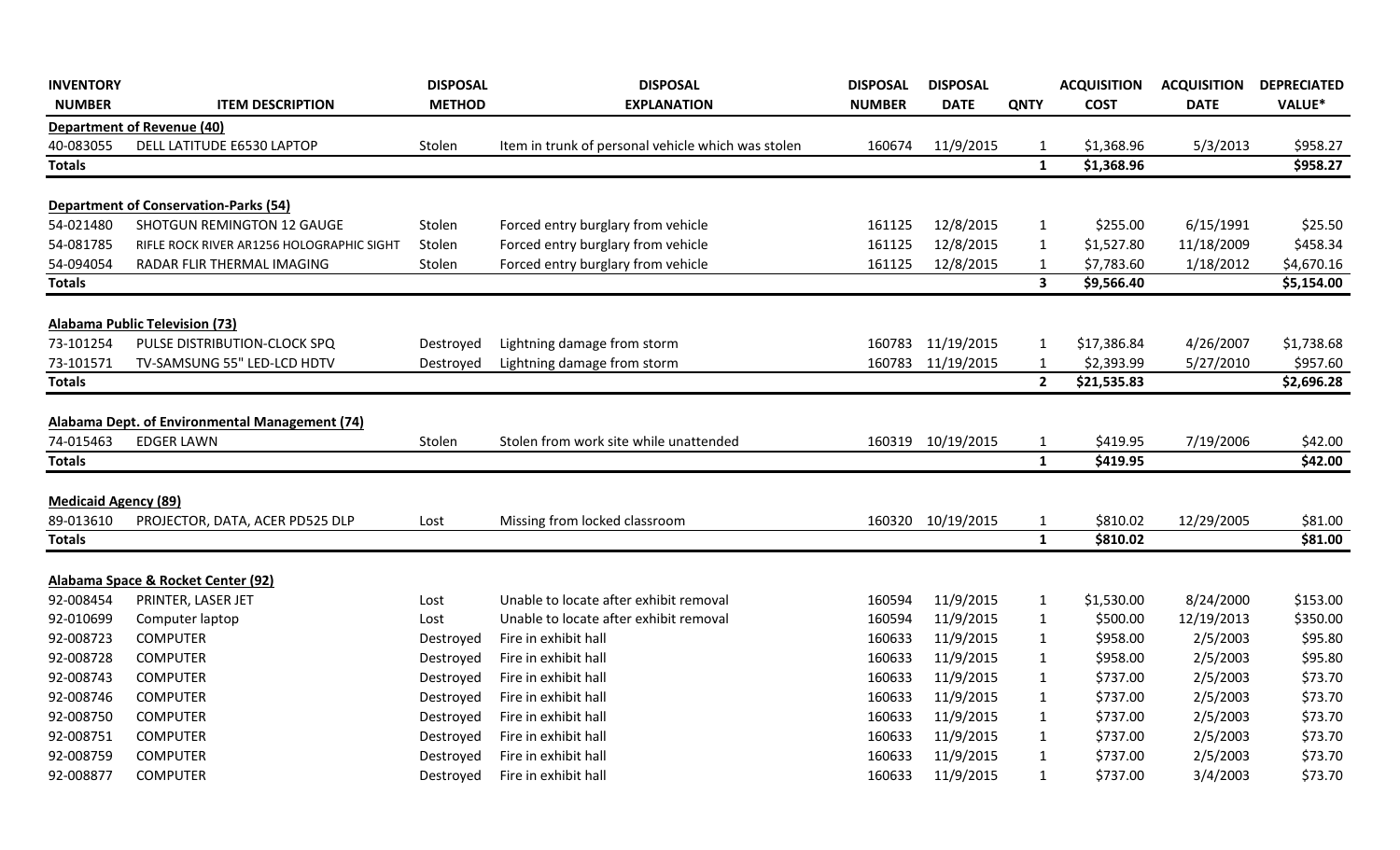| <b>INVENTORY</b> |                                                 | <b>DISPOSAL</b> | <b>DISPOSAL</b>                                     | <b>DISPOSAL</b> | <b>DISPOSAL</b> |                | <b>ACQUISITION</b> | <b>ACQUISITION</b> | <b>DEPRECIATED</b> |
|------------------|-------------------------------------------------|-----------------|-----------------------------------------------------|-----------------|-----------------|----------------|--------------------|--------------------|--------------------|
| <b>NUMBER</b>    | <b>ITEM DESCRIPTION</b>                         | <b>METHOD</b>   | <b>EXPLANATION</b>                                  | <b>NUMBER</b>   | <b>DATE</b>     | <b>QNTY</b>    | <b>COST</b>        | <b>DATE</b>        | <b>VALUE*</b>      |
| 92-008981        | <b>COMPUTER</b>                                 | Destroyed       | Fire in exhibit hall                                | 160633          | 11/9/2015       | $\mathbf{1}$   | \$989.00           | 2/11/2004          | \$98.90            |
| 92-009093        | <b>COMPUTER</b>                                 | Destroyed       | Fire in exhibit hall                                | 160633          | 11/9/2015       | $\mathbf{1}$   | \$825.00           | 12/7/2004          | \$82.50            |
| 92-009202        | COMPUTER, LAPTOP                                | Destroyed       | Fire in exhibit hall                                | 160633          | 11/9/2015       | $\mathbf{1}$   | \$1,611.90         | 6/2/2005           | \$161.19           |
| 92-009572        | <b>PRINTER</b>                                  | Destroyed       | Fire in exhibit hall                                | 160633          | 11/9/2015       | $\mathbf{1}$   | \$2,171.25         | 4/11/2007          | \$217.13           |
| 92-009884        | <b>COMPUTER</b>                                 | Destroyed       | Fire in exhibit hall                                | 160633          | 11/9/2015       | 1              | \$500.00           | 9/12/2008          | \$100.00           |
| 92-009968        | <b>COMPUTER</b>                                 | Destroyed       | Fire in exhibit hall                                | 160633          | 11/9/2015       | 1              | \$500.00           | 10/10/2008         | \$100.00           |
| 92-010146        | ROVER, SURVEYOR 1                               | Destroyed       | Fire in exhibit hall                                | 160633          | 11/9/2015       | $\mathbf{1}$   | \$508.50           | 1/22/2010          | \$203.40           |
| 92-010147        | <b>ROVER, SURVEYOR 2</b>                        | Destroyed       | Fire in exhibit hall                                | 160951          | 12/1/2015       | $\mathbf{1}$   | \$508.50           | 1/22/2010          | \$203.40           |
| <b>Totals</b>    |                                                 |                 |                                                     |                 |                 | 18             | \$15,982.15        |                    | \$2,303.32         |
|                  |                                                 |                 |                                                     |                 |                 |                |                    |                    |                    |
|                  | <b>Office of Prosecution Services (AP)</b>      |                 |                                                     |                 |                 |                |                    |                    |                    |
| AP-000918        | Desktop Computer                                | Lost            | Obsolete, believe disposed of without authority     | 161018          | 12/2/2015       | 1              | \$1,362.00         | 9/12/2002          | \$136.20           |
| AP-000788        | Inspiron 4150 Laptop Computer                   | Lost            | Unable to locate older laptop                       | 161024          | 12/2/2015       | $\mathbf{1}$   | \$2,011.00         | 9/13/2002          | \$201.10           |
| <b>Totals</b>    |                                                 |                 |                                                     |                 |                 | $\overline{2}$ | \$3,373.00         |                    | \$337.30           |
|                  | DEPARTMENT OF TRANSPORTATION-HIGHWAY DEPT (HD)  |                 |                                                     |                 |                 |                |                    |                    |                    |
| HD-092228        | CPU-PERSONAL COMPUTER                           | Stolen          | Theft from Central Office during Reno/Relocation    | AM16000         | 10/8/2015       | $\mathbf{1}$   | \$784.81           | 8/22/2013          | \$549.37           |
| HD-070538        | MONITOR, 19" FLAT PANEL COLOR                   | Stolen          | Forced Entry Burglary from Weigh Station            | AM16012         | 11/10/2015      | $\mathbf{1}$   | \$1,213.53         | 5/25/2002          | \$121.35           |
| HD-071303        | CPU-PERSONAL COMPUTER                           | Lost            | Unlocated after Trooper Post Closed                 | AM16040         | 12/8/2015       | $\mathbf{1}$   | \$1,230.50         | 1/22/2003          | \$123.05           |
| HD-071731        | MONITOR, 17" FLAT PANEL COLOR                   | Lost            | Unlocated after Trooper Post Closed                 | AM16040         | 12/8/2015       | 1              | \$703.00           | 1/22/2003          | \$70.30            |
| HD-075555        | MONITOR, 20" FLAT PANEL COLOR                   | Lost            | Unlocated after Trooper Post Closed                 | AM16040         | 12/8/2015       | $\mathbf{1}$   | \$750.00           | 10/8/2004          | \$75.00            |
| HD-059045        | CHAIR, EXECUTIVE                                | Stolen          | Theft of Property from East Central Region B'ham    | AM16041         | 12/8/2015       | 1              | \$513.63           | 7/21/1995          | \$51.36            |
| HD-079474        | <b>DUPLICATOR</b>                               | Lost            | Unlocated after Mold Clean Up                       | AM16042         | 12/8/2015       | $\mathbf{1}$   | \$1,449.00         | 9/30/2005          | \$144.90           |
| HD-089158        | <b>COMPUTER, LAPTOP</b>                         | Stolen          | Burglary from Locked Field Office at Welcome Ctr    | AM16056         | 12/21/2015      | $\mathbf{1}$   | \$1,454.22         | 8/1/2011           | \$727.11           |
| HD-070751        | POWER SUPPLY, UNINTERRUPTIBLE (UPS)             | Lost            | Unlocated & Presumed Salvaged in Error, Not Working | AM16057         | 12/21/2015      | $\mathbf{1}$   | \$542.00           | 7/19/2002          | \$54.20            |
| HD-076582        | <b>WORKSTATION, CADD</b>                        | Lost            | Unlocated after City Hall 911 Dispatch off Remodel  | AM16058         | 12/21/2015      | $\mathbf{1}$   | \$1,948.35         | 9/29/2004          | \$194.84           |
| HD-076595        | MONITOR, 20" FLAT PANEL COLOR                   | Lost            | Unlocated after City Hall 911 Dispatch off Remodel  | AM16058         | 12/21/2015      | 1              | \$750.00           | 9/29/2004          | \$75.00            |
| <b>Totals</b>    |                                                 |                 |                                                     |                 |                 | 11             | \$11,339.04        |                    | \$2,186.48         |
|                  |                                                 |                 |                                                     |                 |                 |                |                    |                    |                    |
|                  | DEPARTMENT OF TRANSPORTATION-STATE GENERAL (SG) |                 |                                                     |                 |                 |                |                    |                    |                    |
| SG-077216        | SAW, CONCRETE                                   | Stolen          | Stolen from District 2 Shop                         | AM16004         | 10/8/2015       | $\mathbf{1}$   | \$925.36           | 9/7/2011           | \$462.68           |
| SG-075491        | MACHINE, ICE MAKING W/STORAGE BIN               | Lost            | Unable to Repair, Vendor Scrapped w/o Authority     | AM16008         | 10/8/2015       | $\mathbf{1}$   | \$1,523.00         | 11/9/2009          | \$456.90           |
| SG-079981        | <b>ENCODER</b>                                  | Lost            | Unlocated at Birmingham Location                    | AM16039         | 12/8/2015       | $\mathbf{1}$   | \$1,086.34         | 8/4/2014           | \$869.07           |
| SG-076673        | DRILL, ROTARY HAMMER                            | Stolen          | Theft of Property from East Central Region Area 3   | AM16041         | 12/8/2015       | $\mathbf{1}$   | \$566.10           | 2/23/2011          | \$283.05           |